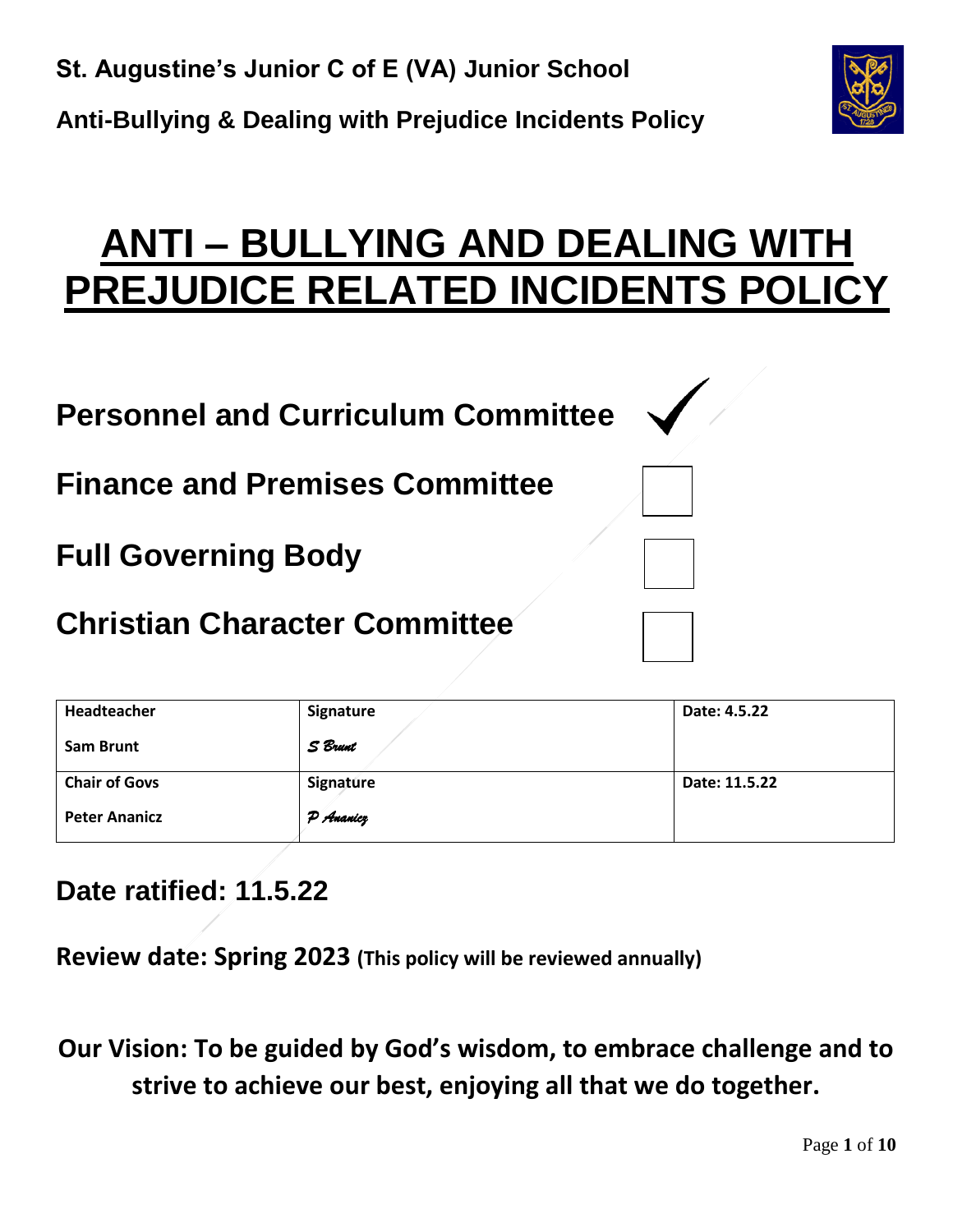

# **Anti-Bullying & Dealing with Prejudice Incidents Policy**

# **Aims of the Policy**

The aims of this policy are:

- To ensure that our children are educated in a caring Christian environment where all children feel safe, happy and secure in school.
- To ensure that all pupils, staff, parents and governors have an understanding of what bullying and prejudice mean and their impact on a victim's emotional well-being.
- To ensure that all pupils, staff and parents have guidance and strategies to deal with, resolve bullying, and prejudice related incidents when they occur.
- To encourage children to behave in a responsible manner toward each other, taking responsibility for their own behaviour in accordance with our behaviour policy.
- To ensure that the curriculum teaches why bullying/prejudice is unacceptable and how it can be dealt with effectively.
- To ensure that the school's safeguarding procedures are considered and/or implemented if appropriate.

### **Underlying Principles**

Each bullying and prejudice related incident holds unique and distinctive features, which need to be considered; our school's responses should be informed by the principles below if we are to challenge and counter prejudice related incidents and ensure the wellbeing and achievement of all our children.

- All pupils are entitled to an education, which respects and values their identity, individuality and background and is free from prejudice, harassment and adverse discrimination.
- Prejudice related bullying could prevent children from learning and be a significant barrier to their achievement.
- Prejudice related bullying impacts on a child's social and emotional wellbeing.
- Strategies for dealing with discrimination need to be linked to the schools Behaviour Policy.
- All staff, children, parents, carers and governors should be aware of the school's policy and procedures for dealing with prejudice related incidents.
- All allegations of prejudice related bullying should be taken seriously and investigated thoroughly.
- Schools should keep parents, carers and children informed during an investigation and advise them of any action that is taken. This should be discussed sensitively with the child or young person beforehand.
- Schools and the Local Authority will be open and honest in their dealings with pupils, parents, carers and members of local communities about prejudice related incidents and will value their help and support in tackling these issues.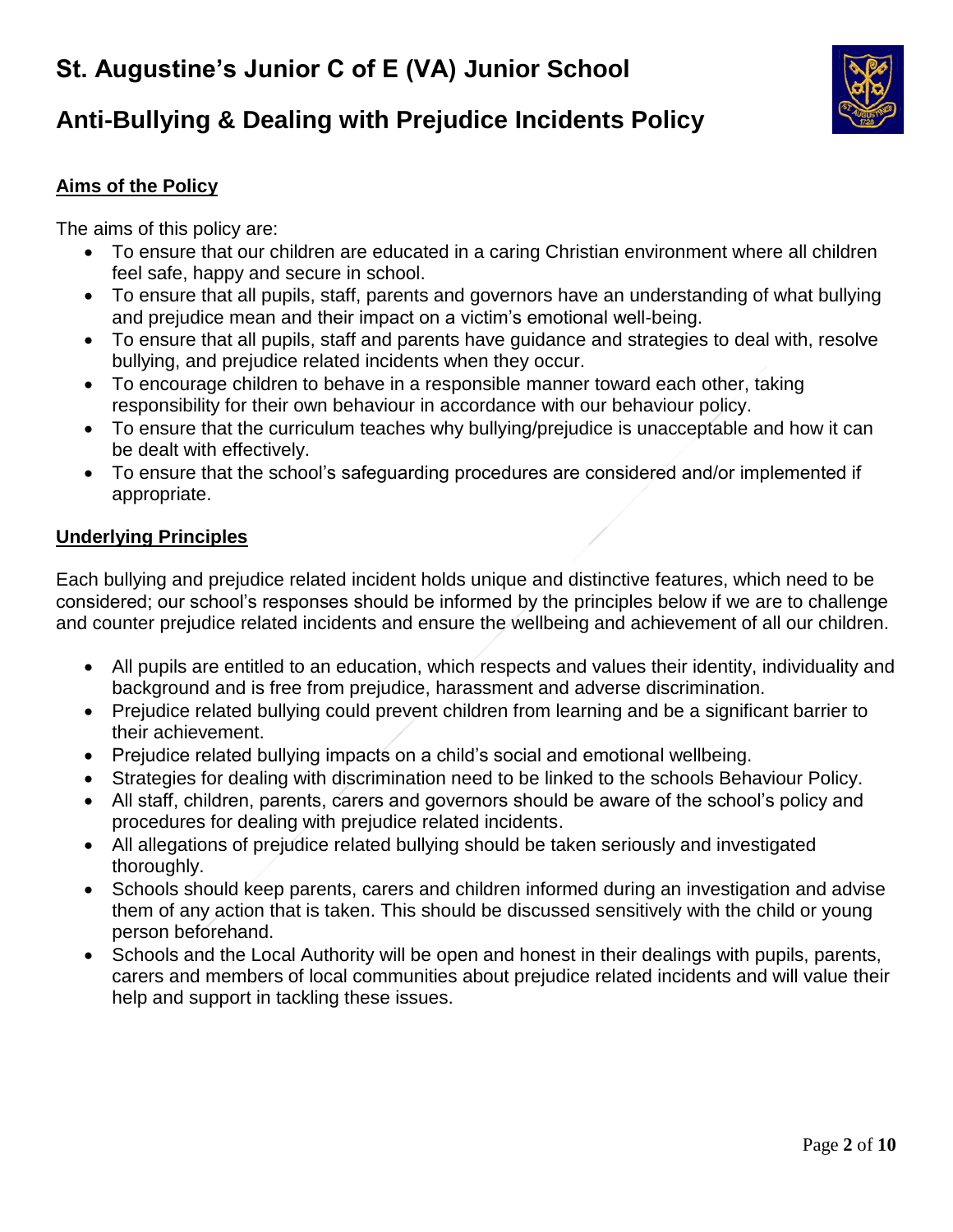

# **Anti-Bullying & Dealing with Prejudice Incidents Policy**

# **Definition of Bullying**

We consider that bullying is **repeated**, **deliberate** behaviour, repeated over a period of time, which makes another person feel threatened, distressed, hurt or upset.

### **Definition of Prejudice Related Incidents**

A **racist incident** is any incident which is perceived to be racist by the victim or any other person.

A **disability related incident** is any incident which is perceived to be so by the victim or any other person.

A **homophobic related incident** is any incident which is perceived to be homophobic by the victim or any other person. Furthermore, the victim does not have to be LGBTQ (Lesbian, Gay, Bisexual, Transgender or Questioning) to experience homophobic bullying, but may be targeted because they are perceived to be LGBTQ, or because a member of their family is LGBTQ, for example.

### **Forms of Bullying and Prejudice Related Incidents**

### **Verbal (Name-Calling, Taunting, Mocking)**

This covers name-calling, insults, threats and prejudice related 'jokes'; and incitement of others to behave in a prejudiced way. It also includes ridicule of a person's appearance, speech/accent, background, religion, culture; the regular use, consciously or unconsciously of offensive and discriminatory language. An example of this would be the 'casual' use of homophobic language such as the use of "gay" to mean "stupid". Staff will challenge all such derogatory language and inform the frequent users that it is unacceptable.

### **Written**

This includes offensive writing, drawings, emails and text messages as well as items posted on the internet, including social networking sites.

### **Graffiti**

This includes offensive writing and drawings in public places and anywhere in the school.

### **Physical**

This includes a range of violent actions, where unwanted physical contact occurs. This can include hitting, kicking, the use of weapons, pushing, shoving or tripping someone.

#### **Intimidation/coercion**

This includes making fun of children and adults, offensive gestures, mimicry, intimidating body language and obstruction, for example when entering a school classroom or within the school environment, as well as making someone do or say something against their will.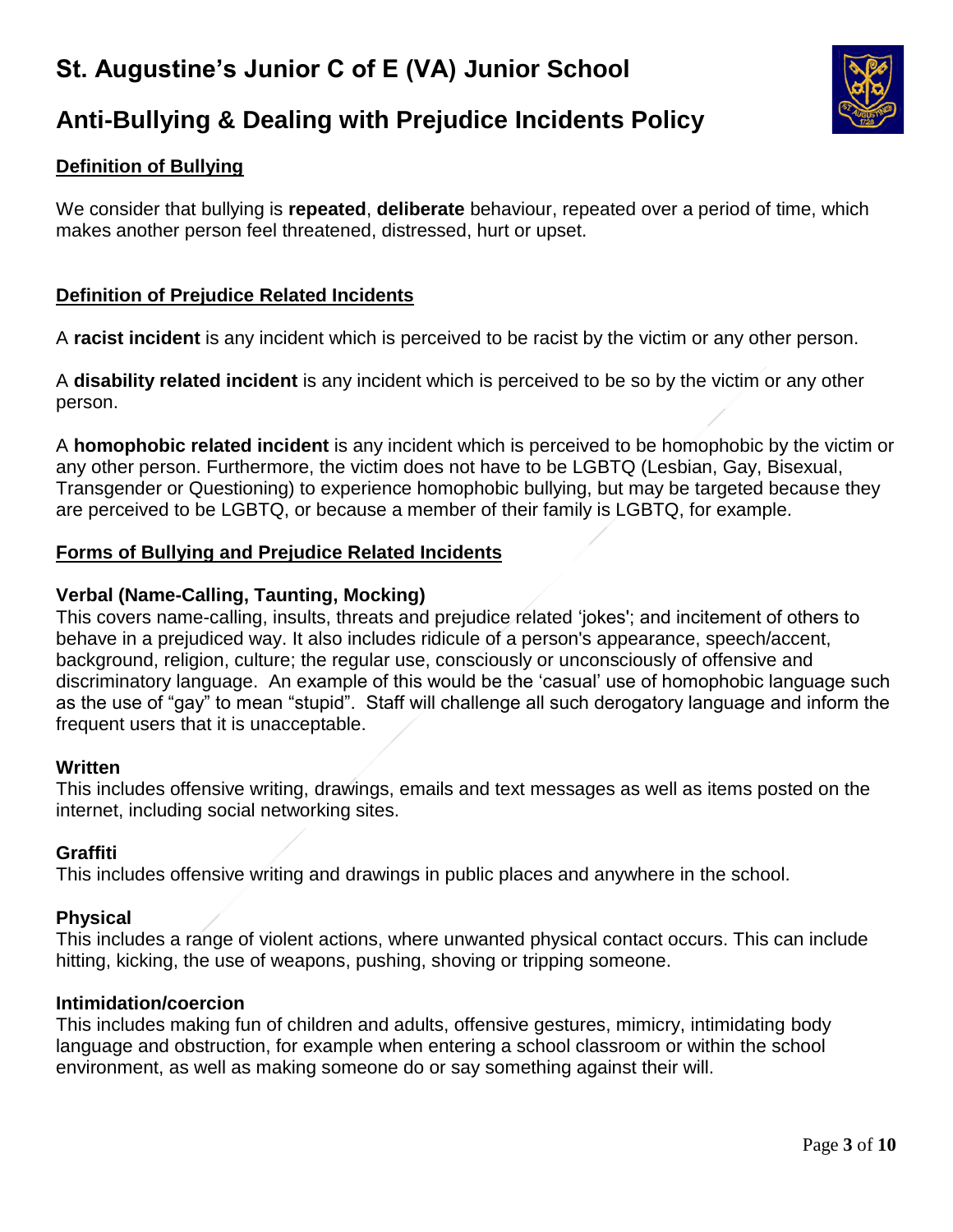

# **Anti-Bullying & Dealing with Prejudice Incidents Policy**

### **Extortion**

Extortion specifically relates to forcing someone to give up something they own, or have in their custody, such as money, personal possessions or school property.

#### **Personal possessions taken or damaged**

This includes deliberately damaging or breaking a person's property, spoiling or destroying a piece of work, hiding a pupil's bag, pens, shoes and other personal property or the school's property that is in the possession of or being used by the victim.

#### **Isolation, being ignored or left out**

This includes a refusal to sit next to or work with another child, for example, in working groups, lunchtime queues, and playground activities.

#### **Spreading rumours**

The spreading of rumours and/or malicious gossip, particularly with the intention of causing hurt those named in the rumours.

#### **Cyber (Social Media, email, text)**

Cyberbullying is the use of Information Communications Technology (ICT), particularly mobile phones and the internet, deliberately to upset someone else. As such, technology is often the vehicle for the bullying, and therefore spreading rumours, for example, may be done via the internet, and would therefore be both 'Spreading rumours' and 'Cyber.' All children will need to sign an Acceptable User policy before being allowed to use technology in school, which clearly highlights bullying and acceptable behaviour online.

The use of mobile phones on the school site by the children is not permitted. Children who bring a phone into school should place their phone into their designated classroom 'blue box' at the beginning of the day. The 'blue box' is then taken and stored in the office until the end of the day when it is delivered back the classrooms. Children can then take their phone from the 'blue box' as they leave school.

Please refer to the school's E-Safety policy for further detail/guidance on the use of the internet.

#### **Other prejudice related incidents**

This includes the wearing of specific badges, T-shirts carrying slogans or bringing discriminatory literature into school; attempting to recruit others to organisations and groups that promote any form of prejudice.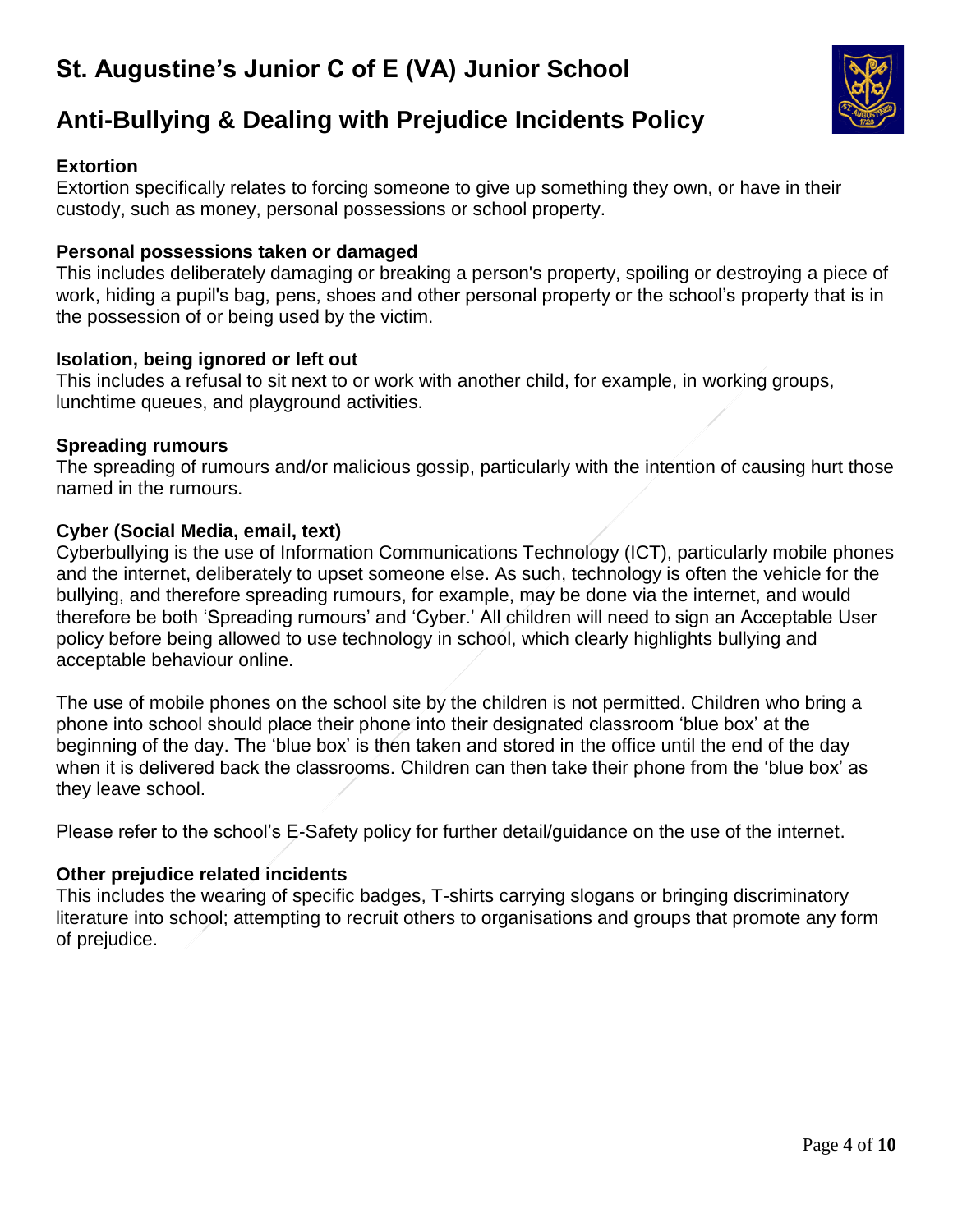

# **Anti-Bullying & Dealing with Prejudice Incidents Policy**

# **Normal Peer Conflict or Bullying?**

The harm caused by bullying/prejudice should not be underestimated. It can cause considerable stress to children, to the extent that it affects their health and development.

| <b>Normal Peer Conflict or Bullying?</b> |                                                                 |  |  |
|------------------------------------------|-----------------------------------------------------------------|--|--|
| <b>Normal Peer Conflict</b>              | <b>Bullying</b>                                                 |  |  |
| Equal power or friends.                  | Imbalance of power - not friends.                               |  |  |
| Happens occasionally.                    | Repeated unwelcome actions.                                     |  |  |
| Accidental or not pre-meditated harm.    | Deliberate harm or the threat of physical<br>or emotional harm. |  |  |
| Not seeking power or attention.          | Seeking power, control of material things.                      |  |  |
| Generally not trying to get something.   | May attempt to get material things or<br>power.                 |  |  |
| Remorse – will take responsibility.      | No remorse $-$ may blame the victim.                            |  |  |

## **At St Augustine's**:

- We strive to create an atmosphere in school where all members of the school community respect each other.
- We are a "Listening School"
- Direct teaching PSHE (personal, social and health education), Themed Weeks, Collective Worship and informal discussions.
- Promotion of national events such as "Anti-bullying Week"
- Children feel valued, by means of teaching through the curriculum and displays; recognition of achievement; rewards and celebrating our diversity
- Through School Council and regular pupil surveys, our children feel they have a voice and that their opinion matters.
- We ensure that consistent behaviour management and high quality activities are available at playtimes and lunchtimes.
- We share information with parents and work closely with them when incidents of bullying/prejudice occur.
- We have dedicated 'Play Leaders' who have been specifically chosen, trained and supported by staff to host games and events at lunchtimes. They have been encouraged to play inclusive games for all, giving all children the opportunity to play together without fear of isolation, intimidation or bullying.

## **All members of the school community follow this policy consistently.**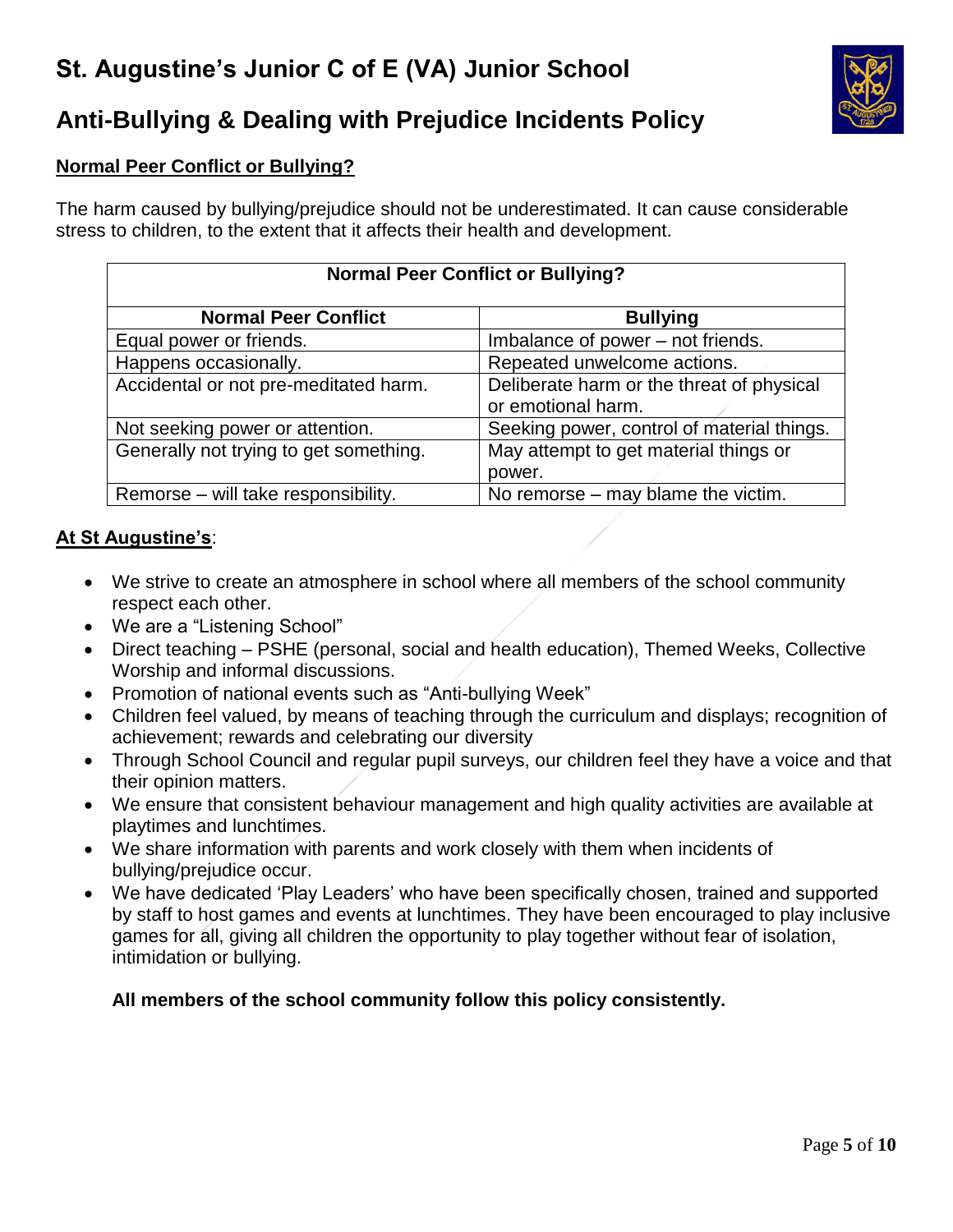

# **Anti-Bullying & Dealing with Prejudice Incidents Policy**

## **Signs and Symptoms of Bullying**

A child may indicate by signs or behaviour that he or she is being bullied. School staff and parents should be aware of these possible signs and that they should investigate if a child:

- refuses to go outside at break times or refuses to stay at school for school dinners
- requests to change classes or school
- behaves immaturely, i.e. the child reverts to a previous behaviour such as thumb-sucking
- becomes withdrawn, clingy, moody, uncooperative or non-communicative
- finds it difficult to concentrate or school performance deteriorates
- is frightened of walking to or from school/ begs to be driven to school
- changes their usual routine time leaving or route taken to/from school
- is reluctant to go to school
- becomes secretive, withdrawn, anxious or lacking in confidence
- feels ill in the morning
- comes home with clothes torn or books damaged
- has possessions "go missing"
- has unexplained cuts or bruises
- becomes aggressive, disruptive or unreasonable
- is bullying other children or siblings
- is nervous or jumpy when a text/ social media message or email is received
- gives improbable excuses for any of the above.

This is by no means an exhaustive list and many of these behaviours could indicate other problems but bullying should be considered a possibility and should always be investigated by staff.

### **Responding to Bullying or Prejudice Related Incidents**

All bullying and prejudiced behaviour should be treated as a serious matter. It is crucially important that the member of staff who first encounters the incident shows firm disapproval and takes positive action to deal with the situation. A failure to respond could be seen as condoning prejudiced behaviour and could discourage pupils and parents / carers from reporting incidents and sharing their concerns with staff.

Prompt, appropriate and consistent responses from all members of staff can encourage pupils who might otherwise suffer in silence to report incidents and share their concerns and worries. In dealing with the perpetrators of prejudice related bullying or other discriminatory incidents, **it is important that it is the behaviour that is disapproved of and not the pupils themselves**.

Parents, who feel that a recurring incident of bullying has occurred, should contact the Class Teacher or Head teacher either by email, phone or in person.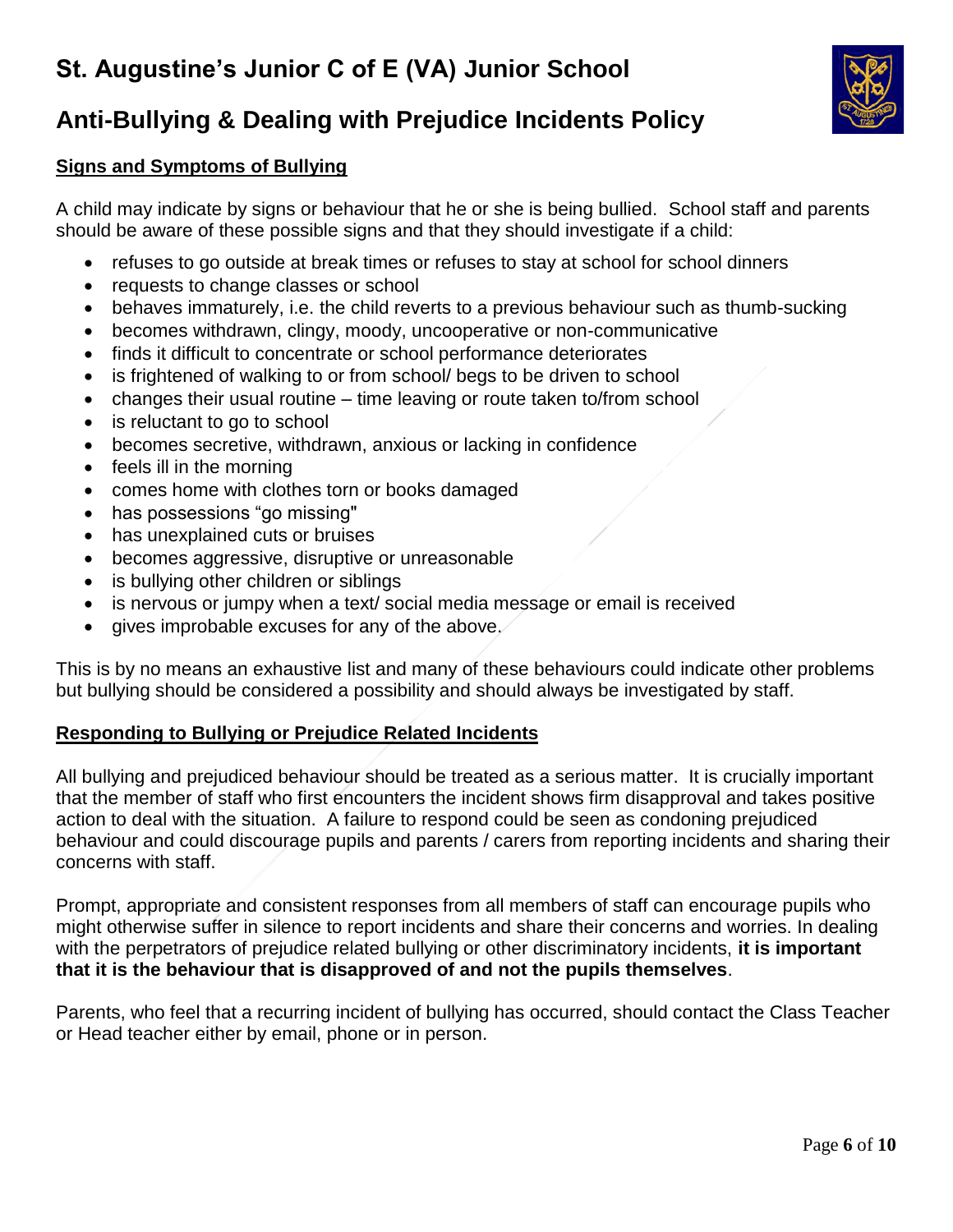

# **Anti-Bullying & Dealing with Prejudice Incidents Policy**

## **Effective action could include:**

- drawing the perpetrator to one side and explaining clearly and calmly why the behaviour was wrong and hurtful or offensive;
- seeking an assurance that the pupil understands why the behaviour was wrong and that it will not be repeated;
- correcting any misinformation that was used as part of the prejudice related behaviour;
- where an assurance is forthcoming, asking the pupil to apologise for his or her action, where possible mediate between the children or young people;
- investigating the background or particular circumstances which led up to the incident witnesses should be sought to verify the account;
- referring the matter, where appropriate, to a senior member of staff for disciplinary action;
- arranging a meeting or informing the parents / carers in order to make it clear to them that such behaviour is unacceptable and that further disciplinary action will be taken if there is any repetition (if such behaviour appears to be condoned or encouraged by the parents, staff should refer the parents to the headteacher) ;
- in appropriate cases, considering the use of positive strategies other than sanctions and punishment that might help and encourage the pupil to overcome his or her prejudices and to desist from engaging in similar behaviour in the future;
- checking the recording and reporting data to see if the pupil has been involved in any earlier incidents. If this is the case, a senior member of staff should meet with the parents / carers of the perpetrator. The meeting should enlist the support of these parents and carers to stop such behaviour and to stress that a similar incident in the future could have serious consequences for the child. In some cases, this could lead to a fixed-term or permanent exclusion and possible action by the police if the aggrieved victim took action against the perpetrator.
- "Safe to Learn: Homophobic Bullying", contains detailed, step-by-step approaches for dealing with homophobic incidents, including scripted responses for how to support a pupil who has been the victim of homophobic bullying as well as ideas for how to address homophobic bullying.
- Implementation of the school's Behaviour Policy.
- Consideration of whether any safeguarding issues have arisen and possible implementation of the school's Safeguarding Policy.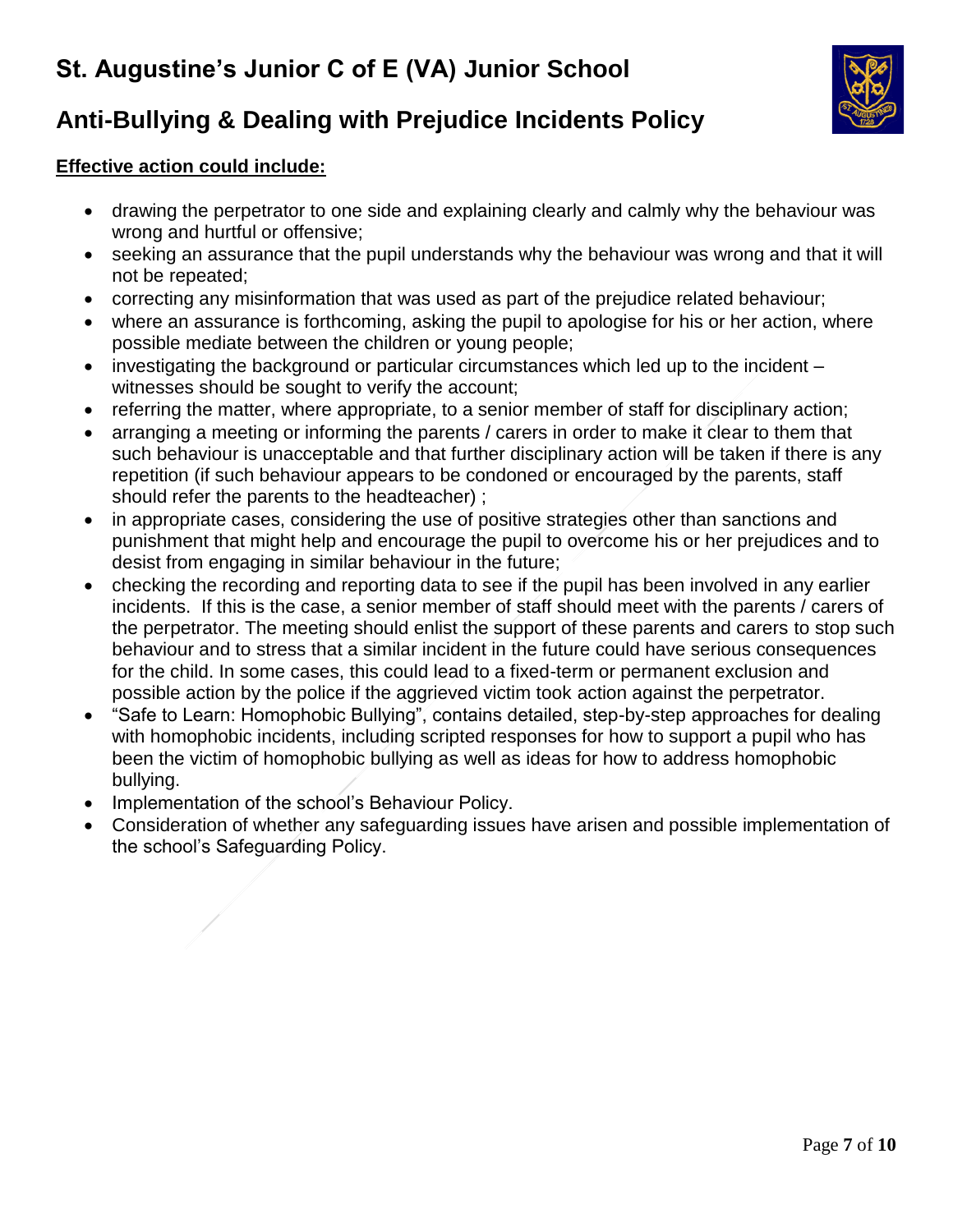

# **Anti-Bullying & Dealing with Prejudice Incidents Policy**

### **Recording and Reporting Procedures**

Members of school staff may not be sure when they should record an incident as prejudice-related following remarks made by children related to ethnicity, culture, religion, disability or homophobia. The following questions may be helpful to assist this decision.

#### **If the answer to any of the following 3 questions is 'Yes' then the incident should be recorded:**

- 1. was anyone offended/hurt/upset by the remark?
- 2. would a representative of the community concerned have been offended? (If in doubt record)
- 3. was the way the remark was formulated or delivered derogatory, mocking or negative about the group or individual or character concerned? (if in doubt record)

*Every* incident that is perceived to be based on prejudice should be reported and recorded, however minor it may appear at the time.

- All bullying or prejudice related incidents must be recorded on MyConcern and handed to a designated safeguarding person.
- Staff should record this incident on Arbor, mentioning the relevant children, whilst also dealing with the situation as stated above.
- The Headteacher will be responsible for overseeing the reporting procedure and monitoring the incidence of prejudice related incidents on a regular basis.
- The information provided by these records will be reported annually to governors by the Headteacher and provide data for the annual statistical return to the Local Authority.

### **Following up an incident**

It is often helpful, once the immediate situation has been dealt with, for staff to reflect on the incident, to consider what further action may be necessary in respect of the perpetrator and victim and to see if there are any lessons to be learned from the experience.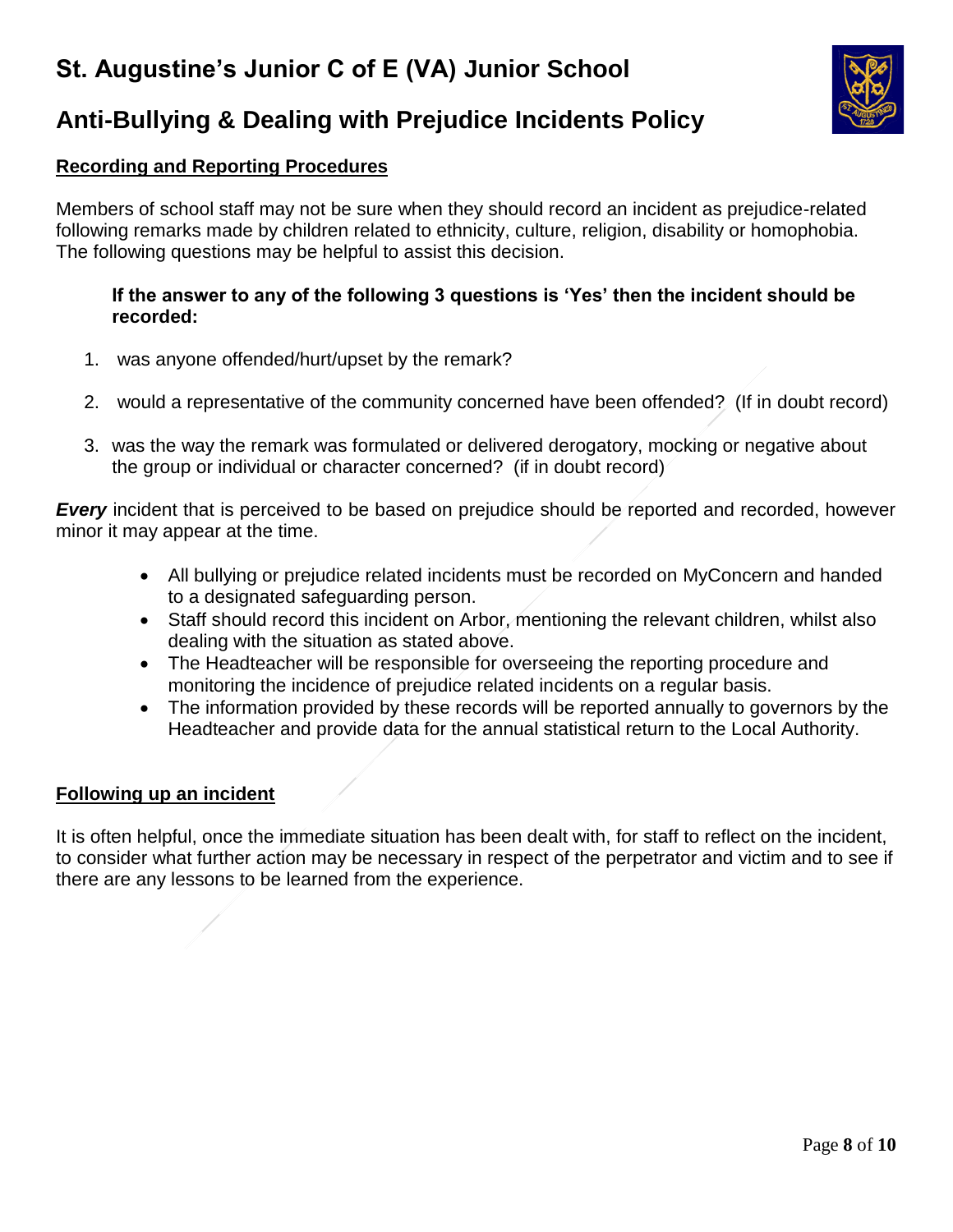

# **Anti-Bullying & Dealing with Prejudice Incidents Policy**

## **Effective action could include:**

- Considering the actions of the perpetrator to see if there were any underlying causes which may have prompted this behaviour;
- Checking data records to see if the pupil has been involved in any previous incidents. If this is the case, a senior member of staff should meet with the parents of the perpetrator, seek their support in stopping such behaviour and make them aware that a similar incident in the future could have serious consequences for their child;
- Monitoring the perpetrator's future behaviour;
- Considering which other members of staff need to be informed, for example, the Headteacher, phase leader or class teacher;
- Checking to see if there are any times in the school day, or any places in the school, where pupils feel particularly vulnerable. If so, try to find ways of overcoming this. For example, if incidents have occurred in the playground, check that staff are on the alert for such behaviour at lunch and break times;
- Considering if it would be beneficial to discuss the issues further in a school assembly or class discussion. This requires careful judgement. It may expose the victim in an embarrassing and uncomfortable way and could be treated inappropriately by other pupils. On the other hand, it may be an opportunity to develop positive attitudes towards diversity. This will help pupils to understand the damaging effects of prejudice and the determination of the school to combat this.
- Asking all members of staff to keep a protective eye on a known victim(s) of prejudice and taking positive steps over time to build up their trust and to encourage them to report any further incidents;
- Making sure all members of staff are alert for other pupils who may be suffering in silence;
- Asking all members of staff to keep a watchful eye on known perpetrators to prevent further prejudiced incidents.

## **Consequences & Support**

Consequences for the inappropriate actions of the perpetrator are important but may not prevent further incidents of bullying. It is, therefore, essential that the perpetrator is helped to understand the impact of their actions; the reasons for their actions and then given strategies and support to prevent recurrence. This may require long-term in-school support and the involvement of external agencies.

# **Consequences may include:**

- A red card being given
- Contacting parents for a meeting in school
- Loss of break time
- Internal seclusion
- The use of the seclusion centre (City Learning Centre)
- Fixed term exclusion

The disciplinary steps above will be taken as appropriate and will be discussed with all relevant adults, parents/carers and the children involved.